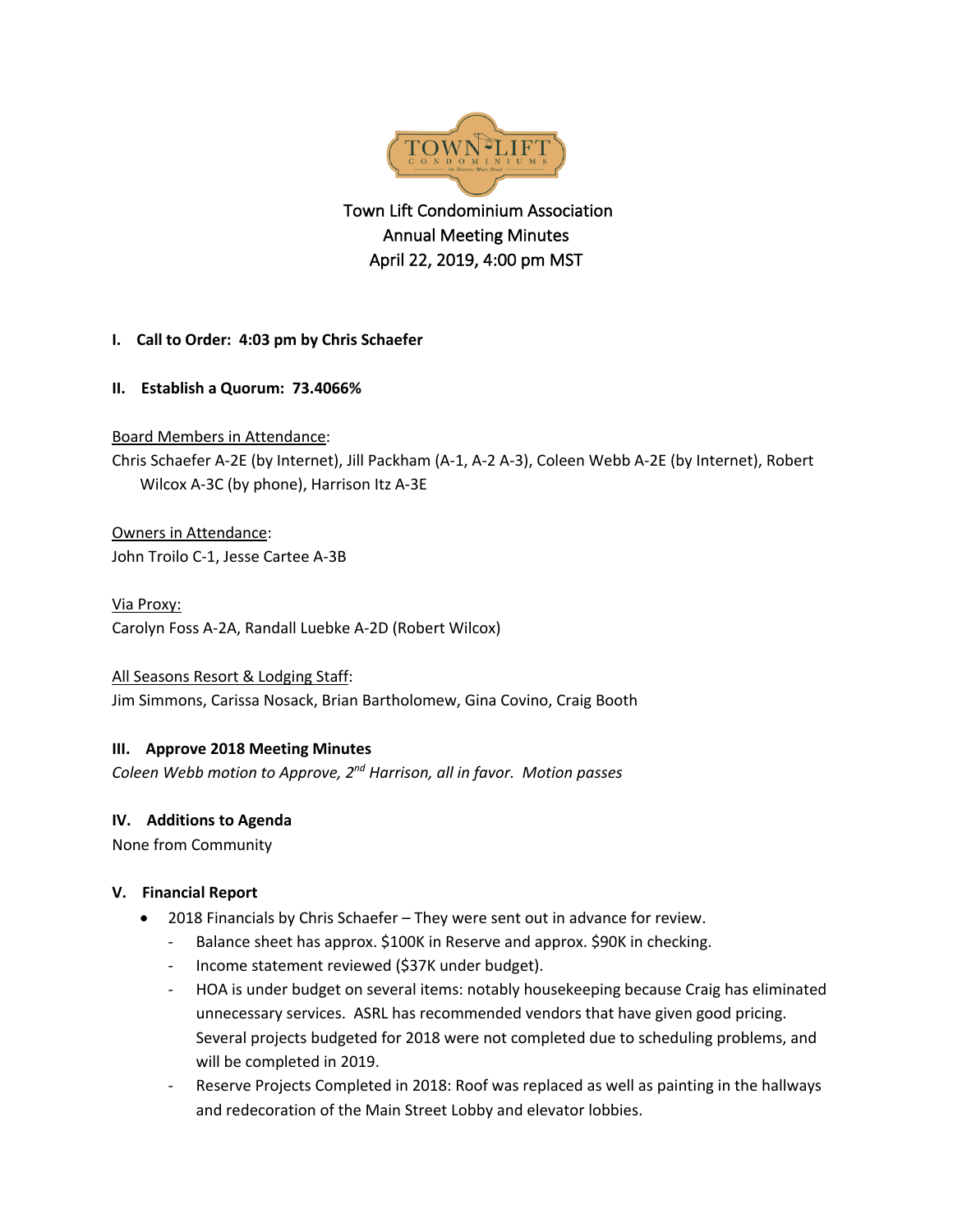- 2019 Proposed Budget: Reviewed in detail and discussed.
	- Assessments remain the same. No Increase Proposed.
	- Parking Revenue will be lower without construction parking from Kimball building.
	- Expenses are lower with ASRL Management. Note: Snow removal costs were extremely high this year.
	- Capital Expenses have some estimates for balcony project.
	- 10% of Revenue is allocated to Reserve Fund (this is a required minimum).

- Three categories: Operating Budget, Special Projects, Reserve Fund Projects *Coleen Webb made a motion to Approve the 2019 Budget, 2nd Jill Packham, all in favor. Motion Carries*

- 2018 items carried forward to 2019 \*Brian will make calls and follow up on the work that was approved and needs to be scheduled with the contractors. Brian will report to the Board when the work is scheduled
	- Special Projects: replace/reseal leaking sidewalk behind building A, replace/refurbish storage locker doors (deposit has been made)/replace broken post-tension cable.
	- NEW Special Projects: A/C unit roofing installation improvement, Chimney Sweep Dryer vents, repair/replace snow-melt exhaust stack. These will be paid out of cash in checking account (approx. \$5K)
	- Reserve Funds Projects: additional cameras in garage and possibly on corner of Park Ave and 7<sup>th</sup> East (Corner Camera recommended so that owners can watch snow conditions and monitor events that block parking garage especially on weekends) & replace carpeting in Main Street Entrance.
- 2019 Reserve Study: \*Carissa will get estimates to present to the Board from Complex Solutions and Facilities Advisors. ASRL believes the bids will be under budget.

### **VI. Maintenance Report** by Brian Bartholomew

- Snow Removal
	- February had rain and snow that created ice blocks which required emergency shoveling and removal (the snow was over 4.5ft deep and the weight required removal)
	- Brian will follow up with roofers on leaks from large snow year around perimeter of building and flashing (leaks affected Robert's unit and he would like it thoroughly researched)
	- Something different needs to be done to seal around the air conditioners to prevent future leaks. Question was posed as to whether installation was done correctly. It was mentioned that the AC units were added after the construction and flat roof were installed. \*Brian will work to get proposals and bids with roofers, also checking to see what Red Roofing will do to remedy.
- Maintenance Summary: See Attached Maintenance Updates
- Main Street Lobby Carpeting \*Brian will work to get vendors out to bid (hall painting was completed in 2018).
	- ASRL did a great job making sure the landscaping was kept up until a landscaper was hired.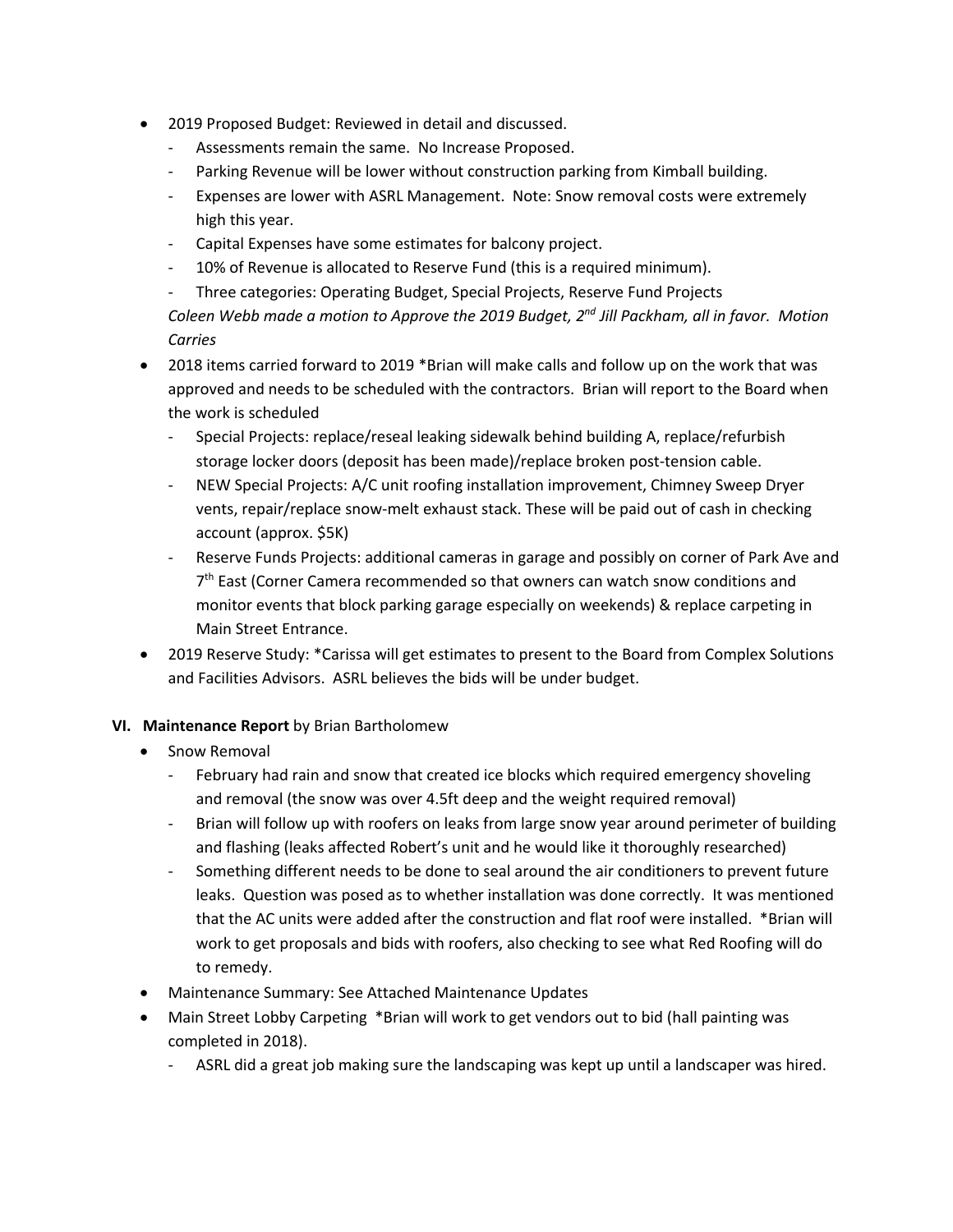- Robert mentioned the front planter on Main Street is cracked and needs replacing. \*Brian to get additional information from Robert Wilcox.
- The bench and plants around the property are more mature and are looking great.
- Attention needs to be paid to trimming the trees to make sure they umbrella \*Brian will follow up with landscapers and make sure trimming is done and fertilization takes place.

#### **VII. All Seasons Resort Management** by Craig Booth

Jim Simmons \*ASRL has new staff member. Carissa Nosack has been hired as an HOA Manager and will be working with the Town Lift Board as the Primary contact. She will coordinate with Brian Bartholomew in maintenance and Craig Booth as General Manager for the building/rental.

- ASRL contacts:
	- Carissa and Craig are the 2 main contacts going forward.
	- Craig is the onsite manager.
	- Carissa will be the HOA manager for the Board.
	- ASRL has hired additional staff that will be cross trained, so that all times, including weekends are covered.
- Housekeeping: Staffing during winter was difficult, but overall report is that it went well.
	- Craig has the cleaning crew do the TL HOA before Caledonian and then inspects.
	- The cordless vacuum is not sufficient and there are not enough electrical outlets in the building to use a regular vacuum \*Recommend HOA explore adding outlets in hallways.
	- Window Washer schedule is about 2 weeks out, but the weather will be monitored prior to completion. (HOA does not cover interior window washing). Robert had a question regarding window cleaning and the process. Coleen reported that she saw the job being done and they seemed to be doing a thorough job, but construction was still going on in the area.
	- \*Craig is in process of getting quotes on carpet cleaning to propose to the Board.

### **VIII. New Business**

- $\bullet$  7<sup>th</sup> Street Sidewalk
	- Sidewalk needs to be repaired. Chris has confirmed, per the plat, that the city owns the sidewalk. Chris will approach the City to see if they will participate in some cost sharing.
- Building-wide Internet/Wi-Fi by Randy Luebke
	- Randy will submit a plan when he finishes researching equipment. Hopefully it would save residents money and could potentially lower HOA cost – but it would ONLY benefit residential units, so the commercial units would not participate in the expense. \*Commercial units have specific requirements for static IP addresses.
- Windows in Residential condos (primarily West side) HOA replacement? Windows and doors are an owner responsibility as specifically stated in CCR's. Group pricing may be an option if owners would like to explore it.